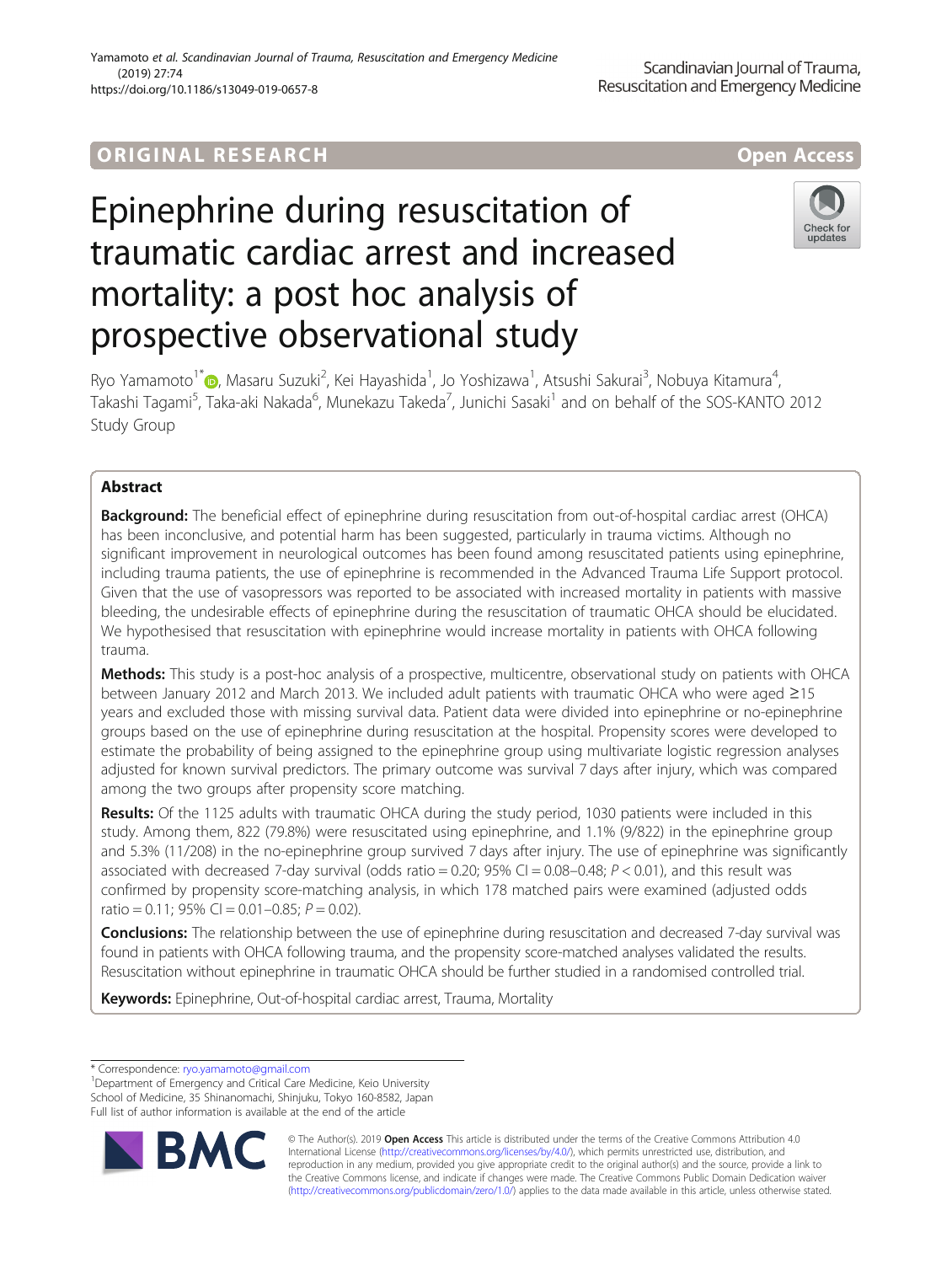# Introduction

Epinephrine, an active sympathomimetic hormone stimulating the alpha- and beta-adrenergic systems [\[1\]](#page-7-0), has been considered a major component of advanced life support for out-of-hospital cardiac arrest (OHCA) [\[2](#page-8-0)–[5\]](#page-8-0). Since animal studies revealed that 1 mg of epinephrine improved survival of asphyxiated dogs in the 1960s [\[6\]](#page-8-0), the American Heart Association Guidelines for Advanced Cardiac Life Support has recommended epinephrine administration for cardiac arrest (CA) with shockable or non-shockable rhythms [\[3](#page-8-0)] because aortic diastolic pressure is amplified with the alpha-adrenergic effect, thus leading to coronary perfusion augmentation [[7\]](#page-8-0).

While several investigators have attempted to elucidate the optimal dose and beneficial effects of epinephrine during cardiopulmonary resuscitation (CPR), the results have been inconclusive  $[5, 8-13]$  $[5, 8-13]$  $[5, 8-13]$  $[5, 8-13]$  $[5, 8-13]$  $[5, 8-13]$  $[5, 8-13]$ . A randomised controlled trial involving more than 8000 patients with OHCA identified no significant differences in favourable neurologic outcomes between patients treated with and without epinephrine, whereas epinephrine use resulted in a higher survival rate at 30 days [[10\]](#page-8-0). Another randomised controlled trial investigating epinephrine for OHCA found no improvement in survival upon hospital discharge, whereas the likelihood of return of spontaneous circulation (ROSC) was improved in the epinephrine group [[11\]](#page-8-0).

Although epinephrine use for patients with traumatic OHCA has been reported in some regions [\[14,](#page-8-0) [15\]](#page-8-0), and has been recommended in the Advanced Trauma Life Support protocol [\[16\]](#page-8-0), potential harm was suggested in trauma victims  $[17–19]$  $[17–19]$  $[17–19]$  $[17–19]$  $[17–19]$ . A study evaluating resuscitation from major injuries revealed that vasopressor use was associated with increased mortality in patients with massive bleeding [\[17](#page-8-0)], and another study using an animal model with haemorrhagic shock found that epinephrine use was related to worse outcomes compared to fluid resuscitation [[18\]](#page-8-0). It should also be emphasised that epinephrine administered to patients with traumatic OHCA was reported to have no significant association with survival upon discharge [[15\]](#page-8-0). Given that there was no significant improvement in neurological outcomes among resuscitated trauma patients using epinephrine [[20\]](#page-8-0), potential harm from its use during CPR should be considered in trauma victims.

Accordingly, to elucidate the potential undesirable effects of epinephrine during resuscitation of patients with traumatic OHCA, the OHCA mortality rate after a major trauma was examined by using a post-hoc data analysis in a multicentre study on OHCA in Japan with a propensity score matching analysis to reduce the effects of confounding factors. We hypothesised that inhospital resuscitation with epinephrine would increase mortality in patients with OHCA following trauma.

# **Methods**

# Study design and setting

A post-hoc data analysis was conducted on a prospective, multicentre, observational study (SOS-KANTO 2012) consisting of patients who suffered OHCA and were transported to 67 emergency hospitals by emergency medical service (EMS) personnel in the Kanto area, including Tokyo and its suburbs, between January 2012 and March 2013. SOS-KANTO 2012 was maintained with support from the Kanto chapter of the Japanese Association for Acute Medicine. Details on the design of the SOS-KANTO 2012 study are provided elsewhere [\[21](#page-8-0), [22\]](#page-8-0). Data were prospectively collected by the treating physicians or volunteer registrars designated at each hospital.

In Japan, EMS personnel perform CPR according to the Japanese CPR guidelines, which were developed and revised based on the American Heart Association guidelines and International Liaison Committee on Resuscitation guidelines. Although most EMS crews have an emergency life-saving technician (ELST) who is certified to obtain intravenous access, only a specially trained ELST can administer epinephrine under instructions from a medical director in each region. No EMS personnel are authorised to perform Advanced Trauma Life Support interventions, such as intraosseous access or needle/tube thoracostomy.

## Selection of participants

Data from SOS-KANTO 2012 were retrospectively reviewed, and patients with OHCA following trauma were identified. Traumatic OHCA was diagnosed by treating physicians based on history of OHCA and/or clinical findings, and drowning and hanging were not considered traumatic OHCA. The inclusion criteria were as follows: patients aged ≥15 years with available data on epinephrine administration during resuscitation after hospital arrival. Patients with missing or unknown survival data 7 days after injury were excluded.

## Interventions and other data definitions

The intervention in this study was defined as epinephrine administration during resuscitation at hospitals, which was recorded as epinephrine use after hospital arrival in the database. Epinephrine use for patients with spontaneous circulation was not considered an intervention examined in this study. Since there was no guideline clearly indicating epinephrine use for patients with traumatic OHCA, administration of epinephrine during inhospital resuscitation was decided clinically by the treating physicians. Epinephrine use prior to hospital arrival was not considered an intervention because pre-hospital administration of epinephrine could vary depending on the EMS provider status and/or pre-hospital health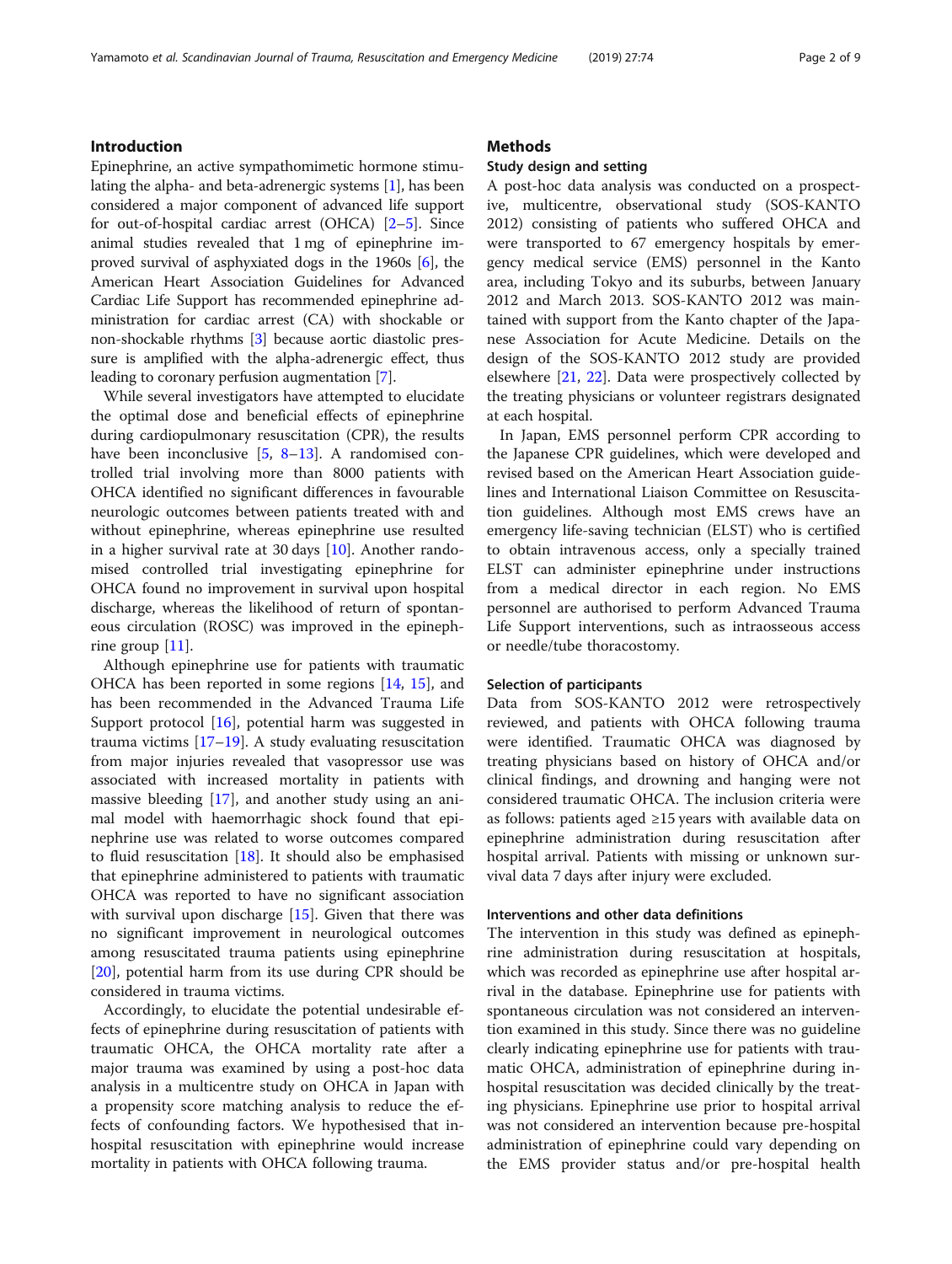system across regions in the study population rather than based on patient status or decisions by treating health care providers.

Other available data included age, sex, injury mechanism, witness status, presence of bystander CPR, presence of signs of life at the scene, initial cardiac rhythm, time of emergency call, time of ambulance arrival, time of CPR initiation by EMS personnel, epinephrine administration prior to hospital arrival, ROSC prior to hospital, time of hospital arrival, presence of signs of life on arrival, cardiac rhythm on arrival, ROSC in the hospital and survival status at 7 days after injury. Pre-hospital information were prospectively collected by EMS providers in the standardised Utstein style [\[21,](#page-8-0) [22](#page-8-0)]. In-hospital information was collected by treating physicians at each institution, and survival information were collected by phone survey if patients were discharged from the hospital or transferred to another hospital. CPR duration until arrival was defined as the interval between CPR initiation by the EMS personnel and hospital arrival. Signs of life were defined as the presence of any of the following: spontaneous respirations, palpable pulse, measurable blood pressure, spontaneous movement or pupillary reactivity. Other variables related to the resuscitation of patients with traumatic OHCA, such as time of identification of haemorrhagic injury, time and type of definitive or damage control surgery, amount of fluid resuscitation, and amount of transfusion, were not available in the database [[21,](#page-8-0) [22\]](#page-8-0).

# Measurements

The primary outcome was the survival rate 7 days after injury, which was selected as a surrogate marker for vital clinical outcomes, such as 30-day mortality, to maximise capturing the effects of epinephrine use. The secondary outcomes were the ROSC rate at the hospital, recorded as arrival with spontaneous circulation, or ROSC after hospital arrival, including non-survivors with temporally sustained spontaneous circulation.

#### Statistical analysis

Patients were divided into epinephrine and noepinephrine groups. The epinephrine group consisted of patients administered with epinephrine during inhospital resuscitation, whereas the no-epinephrine group consisted of those who were treated without epinephrine administration.

As several cofounders can affect survival after injury, propensity score matching was performed to compare the primary outcome between groups and to assess secondary outcomes [[23\]](#page-8-0). A multivariate logistic regression was used to determine propensity scores to predict the probability of being assigned to the epinephrine group compared with the no-epinephrine group. Relevant

covariates were carefully selected from known survival predictors in traumatic OHCA, such as age, witness status, bystander CPR, signs of life at the scene, and CPR duration until hospital arrival, and entered into the propensity model to ensure high-fidelity propensity scores [[1](#page-7-0)–[5,](#page-8-0) [24](#page-8-0)–[27](#page-8-0)]. Possible cofounding factors that could be related to epinephrine use during in-hospital resuscitation, such as signs of life upon arrival at the hospital and ROSC achieved prior to hospital arrival, were also entered into the model. Although epinephrine use prior to hospital arrival and time from recognition of CA to the initial dose of pre-hospital epinephrine might not affect the decision to administer epinephrine in-hospital, these variables were entered into the propensity score calculation to balance the distribution of these variables between the two groups. Patients with missing covariates were excluded from the propensity score calculation. The precision of discrimination and propensity score calibration was analysed using the c-statistic and Hosmer–Lemeshow goodness-of-fit test. Propensity score matching extracted one-to-one matched pairs of patients with a nearest-neighbour matching algorithm, in which the calliper width was adjusted to preserve the effect size of matched pairs [\[23](#page-8-0), [28](#page-8-0), [29](#page-8-0)].

An intergroup comparison between primary and secondary outcomes after propensity score matching was performed using linear regression analysis. Then, sensitivity analyses were performed to validate the primary results. To confirm that the results were not dependent on the matching method, inverse probability weighting and logistic regression analyses were performed (using the propensity score as a covariate in the logistic regression analysis) for 7-day survival after the injury. Furthermore, multivariate logistic regression was performed using all patient data before propensity score calculations to assess the robustness of the study results.

Several subgroup analyses were also performed to evaluate the heterogeneity of patients with OHCA after injury. Given that epinephrine administration prior to hospital arrival could modify the effects of in-hospital epinephrine, one of the selected subgroups included patients who were not administered epinephrine prior to hospital arrival. Another subgroup consisted of patients who arrived at the hospital without any signs of life because the presence of signs of life upon arrival is a significant survival predictor in trauma victims. Primary and secondary outcomes were compared between the epinephrine and no-epinephrine groups in the selected patients using univariate analyses.

Descriptive statistics were presented as the means ± standard deviation, median (interquartile range), or number (%). The results were compared using unpaired t-tests, Mann–Whitney U tests, Chi-square tests or Fisher's exact tests, as appropriate. To test all hypotheses, a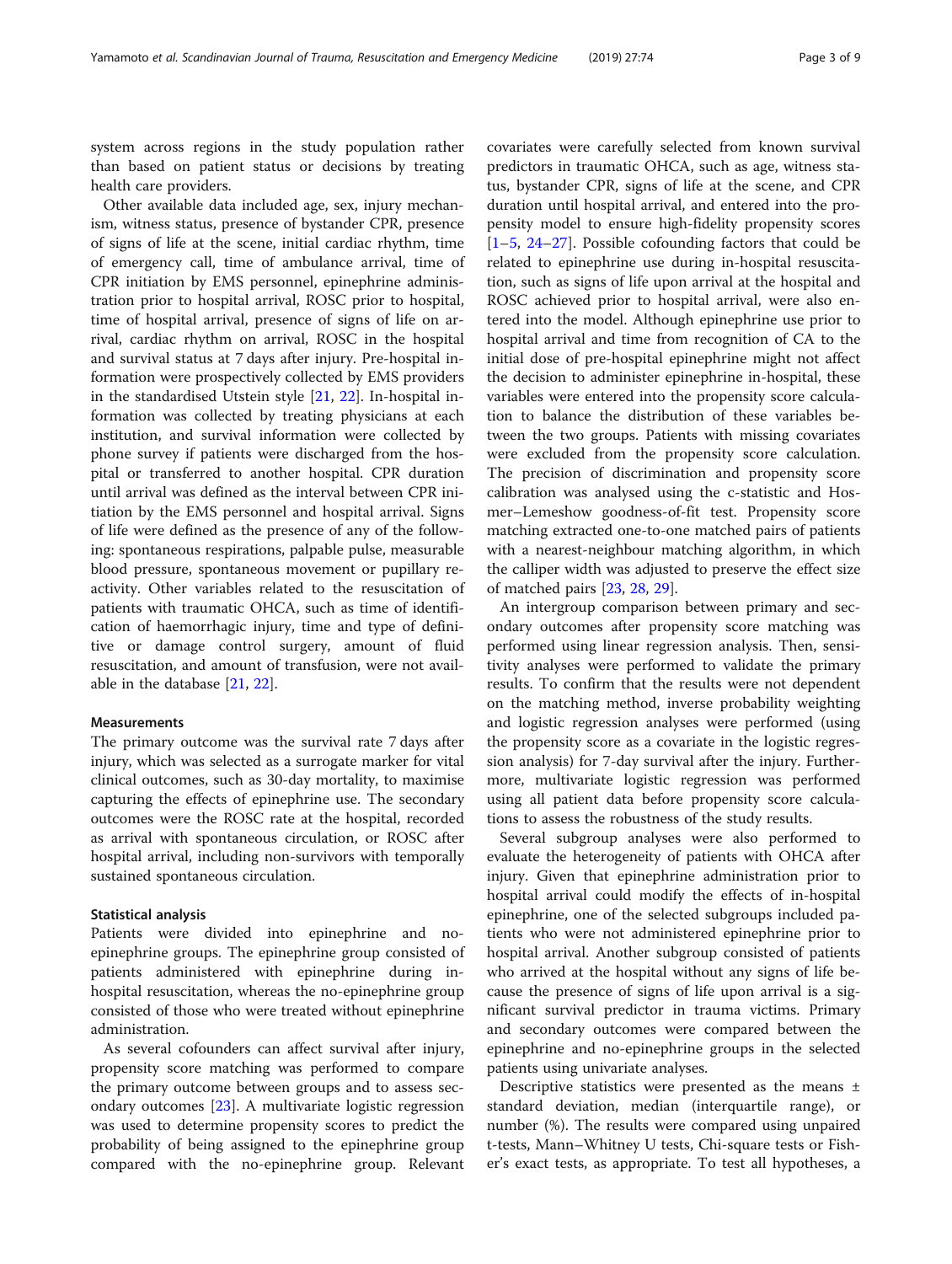two-sided α threshold of 0.05 was considered statistically significant. All statistical analyses were conducted using IBM SPSS Statistics, version 24.0 (IBM, Armonk, NY, USA) and Microsoft Excel (Microsoft, Redmond, WA, USA).

# Results

After the screening process, 1152 patients with traumatic OHCA who presented to collaborating hospitals during the study period were identified. Among the 1125 people aged ≥15 years, 94 had no information on epinephrine administration during in-hospital resuscitation. Although 1031 patients satisfied all the inclusion criteria, one was excluded due to missing survival data. The patient flow diagram is shown in Fig. [1.](#page-4-0)

Finally, 1030 patients were eligible for this study: 822 (79.8%) patients were resuscitated with epinephrine administration after hospital arrival, and 208 (20.2%) were not treated with epinephrine at hospitals. The patient characteristics are summarised in Table [1.](#page-5-0) More patients in the epinephrine group received pre-hospital epinephrine than those in the no-epinephrine group (94 [12.2%] vs. 11 [5.5%], respectively). The median time from the recognition of CA to the initial dose of pre- and inhospital epinephrine was  $14$   $[2-26]$  $[2-26]$  $[2-26]$  $[2-26]$  and  $28$   $[14-32]$  $[14-32]$  $[14-32]$ mins, respectively, in the epinephrine group, whereas these data were missing in the no-epinephrine group. The number of patients in the epinephrine group who had signs of life at the scene was higher than the noepinephrine group (84 [10.2%] vs. 8 [3.9%], respectively), as were those who became pulseless during transportation (97 [12.0%] vs. 12 [5.8%]). The number of patients who regained spontaneous circulation before hospital arrival (23 [2.9%] vs. 15 [7.2%], respectively) and had signs of life upon hospital arrival (25 [3.1%] vs. 21 [10.1%]) was lower in the epinephrine group. Mechanism of injury (penetrate vs blunt) was comparable between the groups (penetrating injuries = 50  $[8.4\%]$  vs. 9  $[7.8\%]$ ). The interval between the emergency call and ambulance arrival at the scene was also statistically comparable between the two groups, whereas CPR duration was shorter in the epinephrine group.

Considering these non-negligibly biased distributions in the known survival predictors of patients with traumatic OHCA, propensity score matching was performed. The final propensity model predicting allocation in the epinephrine group included covariates such as age, presence of signs of life at the scene and/or upon hospital arrival, no electrical activity on cardiac rhythm (asystole) at the scene and/or upon hospital arrival, witness status, presence of bystander CPR, collapsed to CA during transportation, ROSC achieved prior to arrival, time from emergency call to ambulance arrival at the scene, CPR duration until hospital arrival, and administration of epinephrine before hospital arrival. Since time from the recognition of CA to the initial dose of pre-hospital epinephrine was missing among patients in the noepinephrine group, this variable was not included in the final propensity model. The final model was shown to have sufficient discrimination and calibration for the probability of being assigned to the epinephrine group (c-statistic = 0.681 and Hosmer–Lemeshow goodness-offit  $p = 0.909$ ).

Among the 822 patients in the epinephrine group, 178 matched with those in the no-epinephrine group. The patient characteristics after matching are summarised with standardised differences in covariates before and after matching in Table [1](#page-5-0). Propensity score matching analysis revealed that survival 7 days after injury was significantly lower in patients resuscitated with epinephrine than those without epinephrine  $(1 \quad [0.6\%]$  vs. 9  $[5.1\%]$ ; odds ratio  $[OR] = 0.11$ ; 95% confidence interval  $[CI] =$ 0.01–0.85;  $p = 0.02$ ; Table [2\)](#page-5-0), but the proportion of patients who achieved ROSC in the hospital was higher in the epinephrine group than the no-epinephrine group  $(32 [18.0\%] \text{ vs. } 16 [9.0\%]; \text{ OR} = 2.21; 95\% \text{ CI} = 1.16-4.19;$  $p = 0.01$ ; Table [2](#page-5-0)).

Several sensitivity analyses were performed on the full population (1030 patients) including those excluded at the propensity score matching analyses. Inverse probability weighting analysis confirmed that epinephrine use during in-hospital resuscitation was significantly associated with a lower rate of survival 7 days after injury  $(OR = 0.08; 95\% CI = 0.02-0.44; p = 0.003; Fig. 2)$  $(OR = 0.08; 95\% CI = 0.02-0.44; p = 0.003; Fig. 2)$  $(OR = 0.08; 95\% CI = 0.02-0.44; p = 0.003; Fig. 2)$ , and logistic regression with the propensity score as a covariate validated that the association between epinephrine administration and mortality was not dependent on the matching method used (OR =  $0.24$ ; 95% CI =  $0.09 - 0.67$ ;  $p = 0.007$ ). Furthermore, the multivariate logistic regression with all patient data before propensity score calculation revealed similar results (OR =  $0.10$ ; 95% CI =  $0.02-$ 0.43;  $p = 0.002$ ).

Subgroup analyses were performed to evaluate the heterogeneity of patients with traumatic OHCA. Among the patients who were not administered epinephrine prior to hospital arrival, lower survival 7 days after injury was observed in the epinephrine group, but this result was not statistically significant  $(1 [0.6\%] \text{ vs. } 6 [3.6\%]; \text{ OR} = 0.17; 95\% \text{ CI} = 0.02-1.40;$  $p = 0.12$ ). Another subgroup analysis showed that none of the patients with no signs of life upon hospital arrival were alive 7 days after injury in the epinephrine group compared with two patients in the no-epinephrine group (0 [0.0%] vs. 2 [1.2%];  $p = 0.25$ ; Table [3](#page-6-0)). The proportion of patients who achieved ROSC in the hospital was significantly higher in the epinephrine group than the no-epinephrine group in these subgroup analyses (Table [3](#page-6-0)).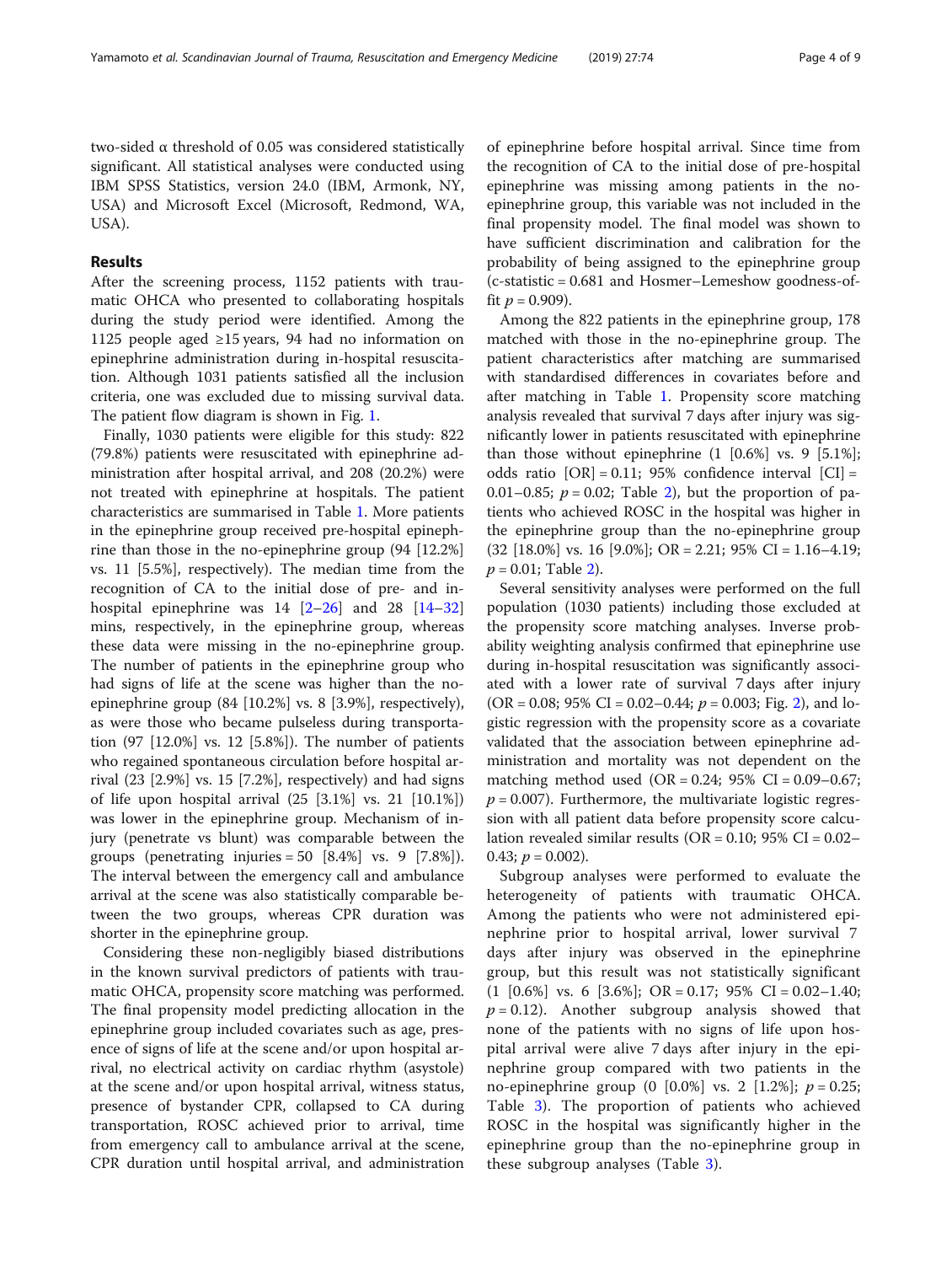<span id="page-4-0"></span>

# **Discussion**

Propensity score matching was used to determine that epinephrine use during in-hospital resuscitation was independently associated with decreased survival 7 days after injury in patients with OHCA following trauma. Notably, the relationship was consistent based on several sensitivity analyses, indicating that the results were not dependent on the matching method, propensity scores, or statistical approach.

Although the reason behind the relationship between epinephrine use and increased mortality remains inconclusive, several pathophysiological mechanisms could be considered based on the undesirable effects of epinephrine, such as increased myocardial oxygen demand, arrhythmogenesis and cerebral arteriole vasoconstriction [[1,](#page-7-0) [10](#page-8-0), [30](#page-8-0)–[32\]](#page-8-0). A large observational study revealed that epinephrine was associated with worse functional recovery after resuscitation from OHCA, and harmful epinephrine-induced reductions in microvascular blood flow were suggested in patients with ventricular fibrillation [\[30](#page-8-0)]. Another prospective cohort study found that a bolus of epinephrine during CPR produced no significant increase in cerebral oxygenation measured using cerebral oximetry [\[31\]](#page-8-0). An animal study using a CA model also found that epinephrine decreased the cerebral cortical microcirculatory blood flow [[31](#page-8-0)]. Furthermore, 28 min was the median time from the recognition of CA to the initial dose of in-hospital epinephrine in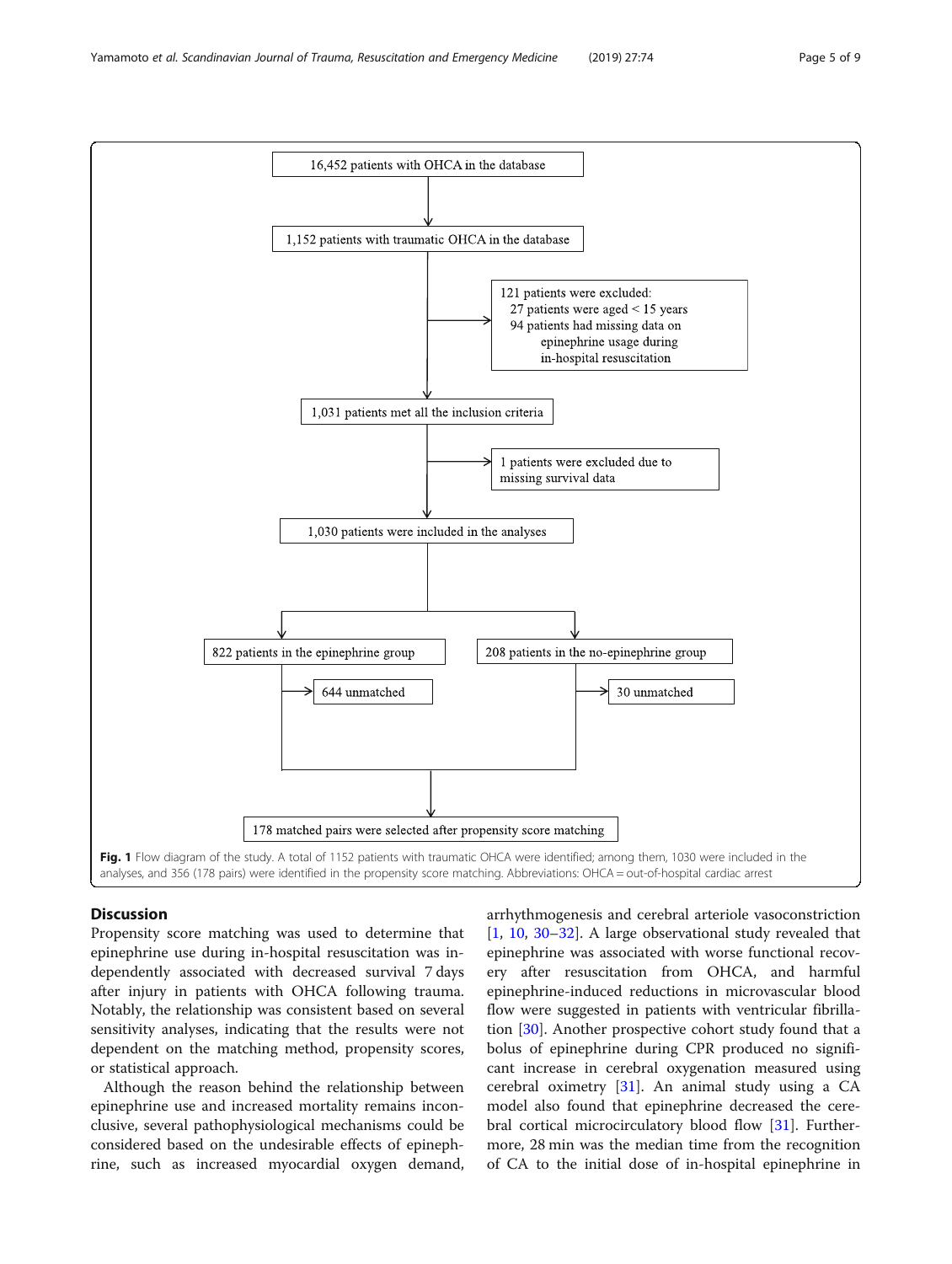|                                                             | Before Matching |            |                             |            | After Matching |     |             |                                         |            |            |
|-------------------------------------------------------------|-----------------|------------|-----------------------------|------------|----------------|-----|-------------|-----------------------------------------|------------|------------|
|                                                             | Epinephrine     |            | no-Epinephrine Standardised |            | Difference     |     |             | Epinephrine no-Epinephrine Standardised |            | Difference |
| Case                                                        | 822             |            | 208                         |            |                | 178 |             | 178                                     |            |            |
| Age, years, median (IQR)                                    | 54              | (33)       | 54                          | (30)       | 4.4%           | 55  | (30)        | 54                                      | (31)       | 2.5%       |
| missing data                                                | 59              | $(7.2\%)$  | 18                          | (8.7%)     |                |     |             |                                         |            |            |
| Sex, male, n (%)                                            | 581             | (70.7%)    | 133                         | $(63.9\%)$ | 14.4%          | 124 | $(70.0\%)$  | 109                                     | (61.2%)    | 17.8%      |
| missing data                                                | 0               | (0% )      | $\mathbf{0}$                | $(0\%)$    |                |     |             |                                         |            |            |
| Witness, n (%)                                              | 482             | (58.8%)    | 110                         | $(52.9\%)$ | 11.9%          |     | 102 (57.3%) | 90                                      | $(50.6\%)$ | 13.6%      |
| missing data                                                | 2               | (0.2%)     | 0                           | $(0\%)$    |                |     |             |                                         |            |            |
| Bystander CPR, n (%)                                        | 133             | (16.3%)    | 25                          | $(12.1\%)$ | 12.1%          |     | 26 (14.6%)  | 18                                      | $(10.1\%)$ | 13.7%      |
| missing data                                                | 5               | (0.6% )    | $\mathbf{1}$                | $(0.5\%)$  |                |     |             |                                         |            |            |
| Signs of life at scene, n (%)                               | 84              | $(10.2\%)$ | 8                           | (3.9%)     | 25.0%          |     | 12 (6.7%)   | 6                                       | (3.4%)     | 15.4%      |
| missing data                                                | 0               | (0% )      | $\mathbf{1}$                | $(0.5\%)$  |                |     |             |                                         |            |            |
| Asystole at scene, n (%)                                    | 519             | $(64.4\%)$ | 161                         | (77.4%)    | 28.9%          | 132 | (74.2%)     | 143                                     | $(80.3\%)$ | 14.8%      |
| missing data                                                | 16              | (1.9%)     | 0                           | (0% )      |                |     |             |                                         |            |            |
| Collapsed to CA during transportation, n (%)                | 97              | $(12.0\%)$ | 12                          | (5.8%)     | 21.8%          |     | 15 (8.4%)   | 8                                       | $(4.5\%)$  | 16.1%      |
| missing data                                                | 11              | (1.3%)     | $\mathbf{1}$                | $(0.5\%)$  |                |     |             |                                         |            |            |
| Epinephrine prior to hospital arrival, n (%)                | 94              | $(12.2\%)$ | 11                          | $(5.5\%)$  | 23.8%          | 15  | $(8.4\%)$   | 10 <sup>°</sup>                         | $(5.6\%)$  | 11.0%      |
| missing data                                                | 54              | $(6.6\%)$  | 9                           | $(4.3\%)$  |                |     |             |                                         |            |            |
| ROSC prior to hospital arrival, n (%)                       | 23              | (2.9%)     | 15                          | $(7.2\%)$  | 20.0%          |     | $7(3.9\%)$  | 8                                       | $(4.5\%)$  | 2.8%       |
| missing data                                                | 19              | (2.3%)     | $\mathbf 0$                 | $(0\%)$    |                |     |             |                                         |            |            |
| Signs of life on hospital arrival, n (%)                    | 25              | $(3.1\%)$  | 21                          | $(10.1\%)$ | 28.5%          |     | 12 (6.7%)   | 13                                      | (7.3%)     | 2.2%       |
| missing data                                                | 21              | $(2.6\%)$  | $\mathbf{1}$                | $(0.5\%)$  |                |     |             |                                         |            |            |
| Asystole on hospital arrival, n (%)                         | 666             | $(81.8\%)$ | 181                         | (87.4%)    | 15.6%          | 157 | (88.2%)     | 160                                     | $(89.9\%)$ | 5.4%       |
| missing data                                                | 8               | $(1.0\%)$  | $\mathbf{1}$                | $(0.5\%)$  |                |     |             |                                         |            |            |
| Mechanism of Injury, penetrate, n (%)                       | 50              | (8.4%)     | 9                           | (7.8%)     | 2.0%           |     | $9(5.1\%)$  | 9                                       | $(5.1\%)$  | 0.0%       |
| missing data                                                | 225             | (27.4%)    | 93                          | (44.7%)    |                |     |             |                                         |            |            |
| Emergency call to ambulance arrival, mins,<br>median (IQR)  | 7               | (4)        | 7                           | (4)        | 0.8%           |     | 7(5)        | 7                                       | (4)        | 5.7%       |
| missing data                                                | 59              | $(7.2\%)$  | 18                          | (8.7%)     |                |     |             |                                         |            |            |
| CPR duration before hospital arrival, mins,<br>median (IQR) | 21              | (11)       | 22                          | (10)       | 20.7%          | 21  | (11)        | 22                                      | (10)       | 13.9%      |
| missing data                                                | 59              | (7.2%)     | 18                          | (8.7%)     |                |     |             |                                         |            |            |

# <span id="page-5-0"></span>Table 1 Standardised differences of patients with traumatic OHCA

OHCA Out-of-Hospital Cardiac Arrest, CPR Cardiopulmonary Resuscitation, CA Cardiac Arrest, ROSC Return of Spontaneous Circulation

# Table 2 Impact of in-hospital epinephrine on 7-day survival and secondary outcomes

| Epinephrine             | no-Epinephrine          | $P$ value | <b>OR</b> | 95% CI        |  |
|-------------------------|-------------------------|-----------|-----------|---------------|--|
|                         |                         |           |           |               |  |
| $9(1.1\%; 0.4-1.8\%)$   | 11 (5.3%; 2.2-8.3%)     | < 0.01    | 0.20      | $0.08 - 0.48$ |  |
| 144 (17.5%; 14.9-20.1%) | 24 (11.6%; 7.2-15.9%)   | 0.04      | 1.62      | $1.02 - 2.57$ |  |
|                         |                         |           |           |               |  |
| $(0.6\%; 0.0 - 1.7\%)$  | $9(5.1\%; 1.8 - 8.3\%)$ | 0.02      | 0.11      | $0.01 - 0.85$ |  |
| 32 (18.0%; 12.3-23.6%)  | 16 (9.0%; 4.8-13.2%)    | 0.01      | 2.21      | $1.16 - 4.19$ |  |
|                         |                         |           |           |               |  |

ROSC Return of Spontaneous Circulation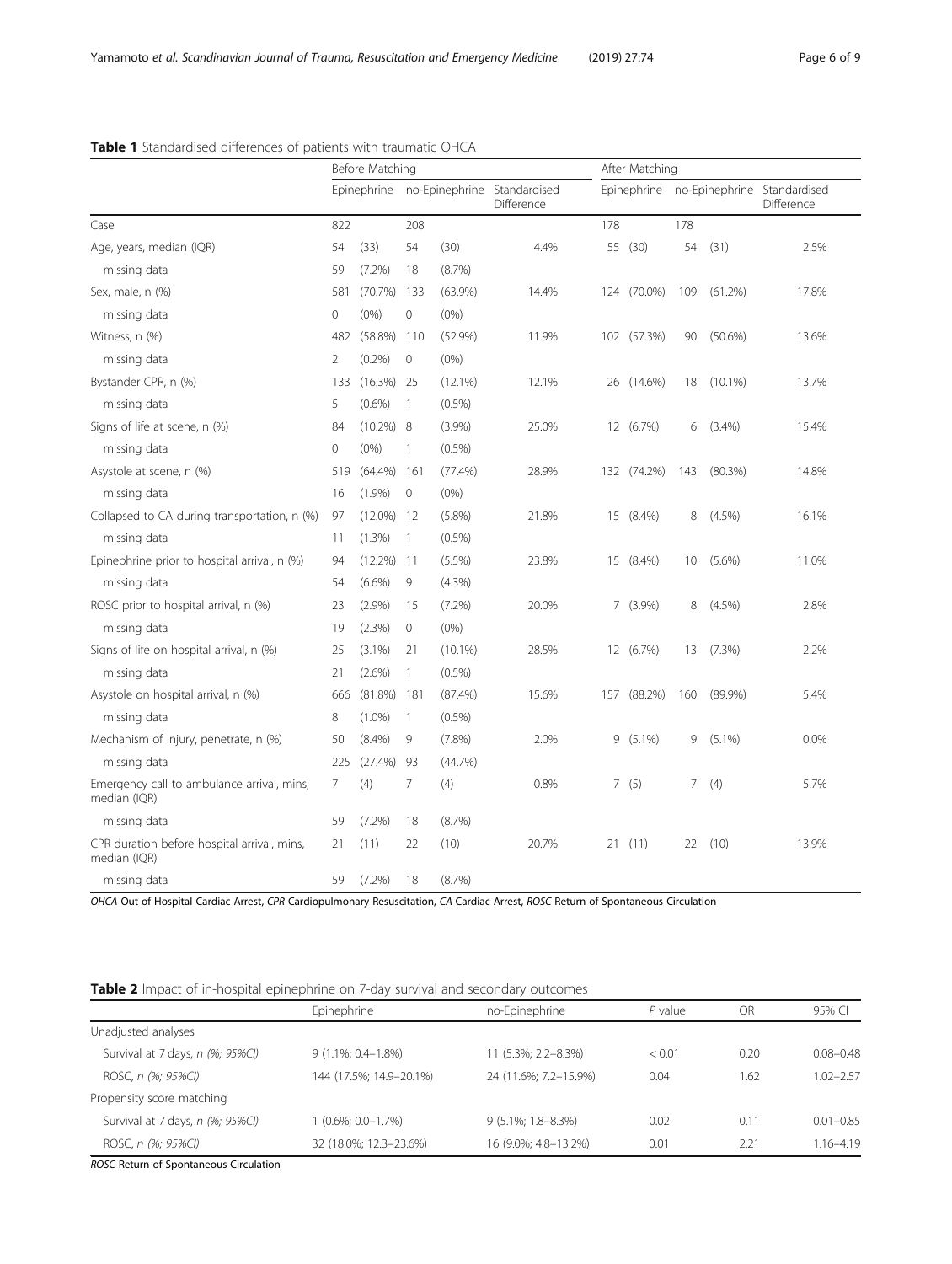<span id="page-6-0"></span>

regression conducted before performing the propensity score matching. Abbreviations: CI = Confidence interval

this study, suggesting that epinephrine might have been given after the period when vasoconstriction would be most effective to maintain coronary perfusion.

The potential harm of epinephrine use found in this study was similarly reported in studies on critically injured patients [[15,](#page-8-0) [17](#page-8-0)–[19](#page-8-0), [33](#page-8-0)]. An observational study revealed that vasopressor administration, including epinephrine, within 24 h of admission was independently associated with mortality regardless of fluid status [\[17](#page-8-0)]. Another retrospective cohort study investigating patients with haemorrhagic shock found that vasopressor use was related to reduce in-hospital survival after adjusting for trauma severity and volume of fluid resuscitation [[19\]](#page-8-0). It should also be noted that a systematic review on hypotensive resuscitation in trauma victims suggested potential harm from interim increased blood pressure, which was attributed to increased bleeding rate [[33](#page-8-0)].

Although the lower survival rate was suggested to be an undesirable harm of epinephrine use in this study, a higher incidence of ROSC was also observed among patients resuscitated with epinephrine. Since early death after severe trauma most commonly results from

massive bleeding [\[14](#page-8-0), [34,](#page-8-0) [35\]](#page-8-0), the effects of epinephrine on regaining spontaneous circulation would not persist without haemostasis and might be outweighed by simultaneous undesirable effects, such as bleeding enhancement or cerebral arteriole vasoconstriction. ROSC achieved by vasopressor exposure should not be considered a goal of resuscitation, and physicians should avoid having false reassurance, particularly in patients with traumatic OHCA.

The results in this study must be interpreted within the context of the study design. Epinephrine use was only assessed for in-hospital resuscitation, rather than for pre- and in-hospital administration, because the former can vary depending on the EMS provider status and/or pre-hospital health system across regions or countries [\[36](#page-8-0)–[39\]](#page-8-0); results for pre-hospital resuscitation may limit the generalisability of this study. Although the results might have been modified by epinephrine use during pre-hospital resuscitation, more than 90% of patients in this study were not treated with epinephrine prior to hospital arrival, and the propensity score matching adjusted the distribution of these covariates. The

**Table 3** In-hospital epinephrine in Subgroup Analyses

|                                  | Epinephrine             | no-Epinephrine          | $P$ value | <b>OR</b> | 95% CI         |  |  |  |  |
|----------------------------------|-------------------------|-------------------------|-----------|-----------|----------------|--|--|--|--|
| No signs of life upon arrival    | 166                     | 165                     |           |           |                |  |  |  |  |
| Survival at 7 days, n (%; 95%CI) | $0(0.0\%; 0.0 - 0.0\%)$ | 2 (1.2%; 0.0-2.9%)      | 0.25      | N/A       | N/A            |  |  |  |  |
| ROSC, n (%; 95%Cl)               | 26 (15.7%; 10.1-21.2%)  | $5(3.0\%; 0.4 - 5.6\%)$ | < 0.01    | 5.91      | $2.21 - 15.79$ |  |  |  |  |
| No epinephrine prior to arrival  | 163                     | 168                     |           |           |                |  |  |  |  |
| Survival at 7 days, n (%; 95%CI) | $1(0.6\%; 0.0-1.8\%)$   | $6$ (3.6%; 0.8-6.4%)    | 0.12      | 0.17      | $0.02 - 1.40$  |  |  |  |  |
| ROSC, n (%; 95%CI)               | 27 (16.6%; 10.9-22.3%)  | $9(5.4\%; 2.0 - 8.8\%)$ | < 0.01    | 3.49      | 1.58-7.67      |  |  |  |  |

ROSC Return of Spontaneous Circulation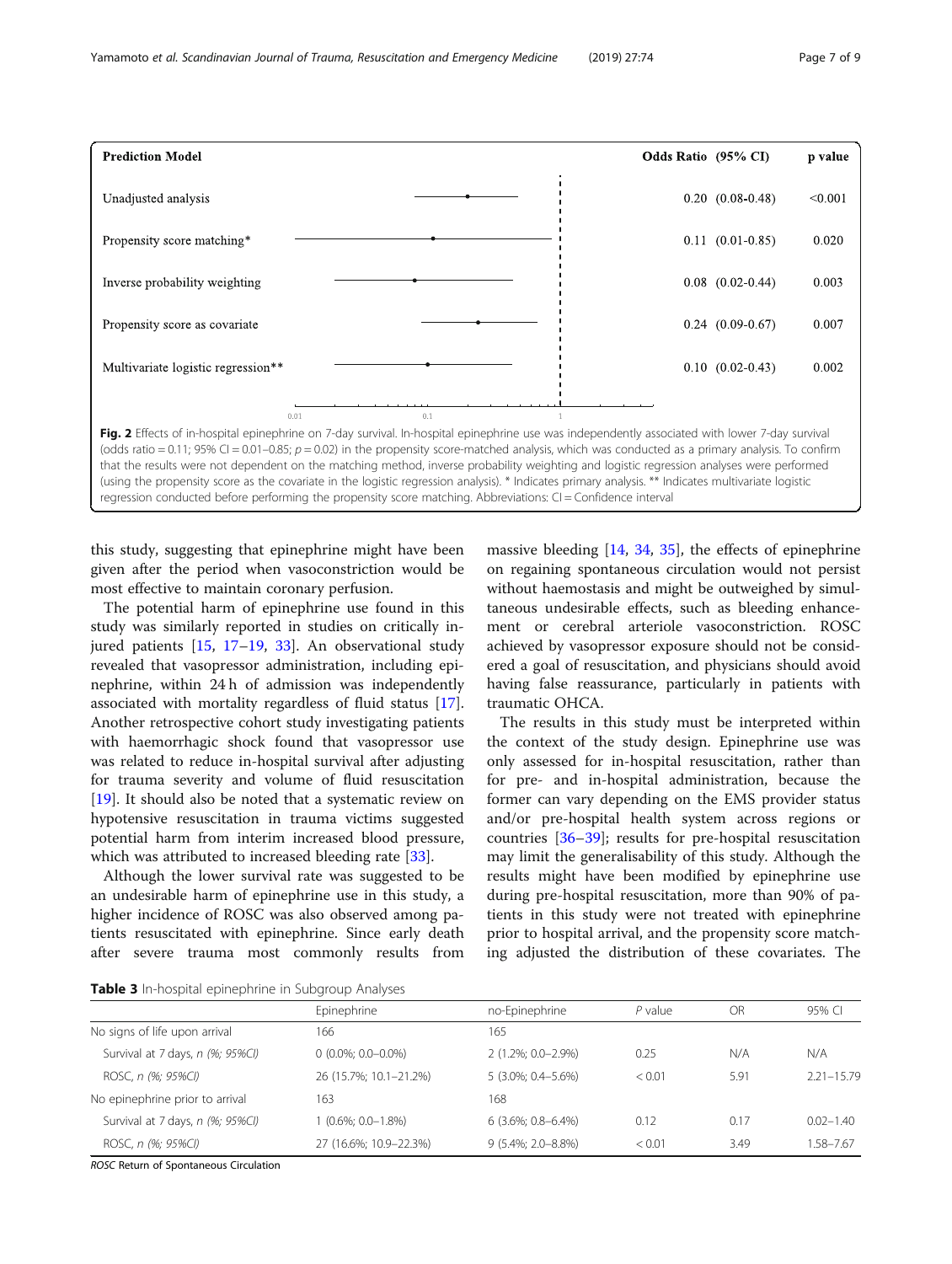<span id="page-7-0"></span>subgroup analyses of patients resuscitated without epinephrine administration before hospital arrival also showed that only one patient survived among the patients treated with epinephrine during in-hospital resuscitation.

Another limitation of this study is the fact that only a short-term outcome was considered the primary outcome, rather than long-term outcomes, such as 30-day survival or neurological outcomes 90 days after the injury. Our results might have overestimated the undesirable effects of epinephrine if the survival rate decreases at 30 days in both patients resuscitated with and without epinephrine use [[40](#page-8-0)]. However, given that the survival after OHCA following trauma has been reported to be extremely rare [[24](#page-8-0), [25](#page-8-0)], we believe that decreased survival 7 days after injury would still show the relationship between epinephrine and unfavourable clinical outcomes. It should also be recognised that the survival rate at 7 days in patients treated with epinephrine in this study (0.6%) was lower than that at 30 days in patients who were not administered epinephrine as reported in other studies (3–5%) [\[14,](#page-8-0) [24](#page-8-0), [25](#page-8-0), [38\]](#page-8-0).

Furthermore, imbalances between epinephrine and noepinephrine groups remained in some variables after propensity score matching [[23](#page-8-0)]. Although biased distributions might have affected the results, the underlying characteristics potentially favoured the epinephrine group, such as more witnessed injuries, shorter CPR duration before hospital arrival, and more frequent presence of signs of life at the scene, whereas 7-day survival was lower in this group. Notably, inverse probability weighting analysis and logistic regression with propensity score as a covariate validated the robustness of the results without using the matching procedure.

Finally, because this study was a retrospective study, the results were inconclusive. As some important variables related to resuscitation of patients with traumatic OHCA, such as time and type of diagnosis of haemorrhagic injury, time and type of surgical intervention, time to damage control surgery, amount of fluid resuscitation, and amount of transfusion, were not available in the database, the possible differences in the quality of the entire process of resuscitation between the groups might exist. Residual cofounding and unmeasured survival predictors, such as presence of devastating traumatic brain injury, were also impediments in confirming the association between epinephrine use and increased mortality. Therefore, the results do not provide definite conclusions and would only provide rationale for further research. Additional clinical investigations, including a prospective observational study, must be conducted to validate our results.

# Conclusions

In conclusion, epinephrine administered during inhospital resuscitation was associated with lower 7-day survival rate in patients with OHCA following trauma. While we examined the outcomes of selected patients with limited data that were lacking critical information related to resuscitation of injured patients, we recommend that epinephrine should be deliberately used during the resuscitation of patients with traumatic OHCA. Further studies should be undertaken to confirm the unfavourable effects of epinephrine among patients with traumatic OHCA.

#### Acknowledgements

SOS-KANTO 2012 was maintained with the support from the Kanto chapter of the Japanese Association for Acute Medicine.

#### Authors' contributions

RY and MS designed the study. RY and JS obtained research funding. MS, KH, AS, NK, and TT performed data collection. TN and MT managed quality control. RY, MS, KH, JY, and JS performed the data analysis, data interpretation, writing, and critical revisions. All author revised the manuscript. All authors read and approved the final manuscript.

#### Funding

This study was supported in part by a research grant on traffic accidents from the General Insurance Association of Japan. The General Insurance Association of Japan was not involved in this study.

#### Availability of data and materials

The data in this study are available from the Kanto Local Association, Japanese Association for Acute Medicine, but restrictions apply to its availability, as the data were used under licence for the current study and are not publicly available. However, data are available from the authors upon reasonable request and with permission from the Kanto Local Association, Japanese Association for Acute Medicine.

#### Ethics approval and consent to participate

All collaborating hospitals in this study obtained individual local institutional review board approval for the Conduct of Human Research before the study was started. The requirement for informed consent was waived because of the anonymity of the data being used.

#### Consent for publication

Not applicable.

#### Competing interests

The authors declare that they have no competing interests.

#### Author details

<sup>1</sup> Department of Emergency and Critical Care Medicine, Keio University School of Medicine, 35 Shinanomachi, Shinjuku, Tokyo 160-8582, Japan. 2 Department of Emergency Medicine, Tokyo Dental College, Ichikawa General Hospital, 5-11-13 Sugano, Ichikawa, Chiba 272-8513, Japan. <sup>3</sup>Division of Emergency and Critical Care Medicine, Department of Acute Medicine, Nihon University School of Medicine, 30-1 Oyagutikamichou, Itabashi, Tokyo 173-8610, Japan. <sup>4</sup>Department of Emergency and Critical Care Medicine, Kimitsu Chuo Hospital, 1010 Sakurai, Kisarazushi, Chiba 292-8535, Japan. 5 Department of Emergency and Critical Care Medicine, Nippon Medical School Tama Nagayama Hospital, 1-7-1 Nagayama, Tama-shi, Tokyo 206-8512, Japan. <sup>6</sup>Department of Emergency and Critical Care Medicine, Chiba University Graduate School of Medicine, 1-8-1 Inohana, Chuo-ku, Chiba City, Chiba 260-8677, Japan. <sup>7</sup> Department of Critical Care and Emergency Medicine, Tokyo Women's Medical University, 8-1 Kawada-cho, Shinjuku, Tokyo 162-8666, Japan.

#### Received: 21 June 2019 Accepted: 12 August 2019 Published online: 16 August 2019

#### References

1. Long B, Koyfman A. Emergency medicine myths: epinephrine in cardiac arrest. J Emerg Med. 2017;52:809–14.